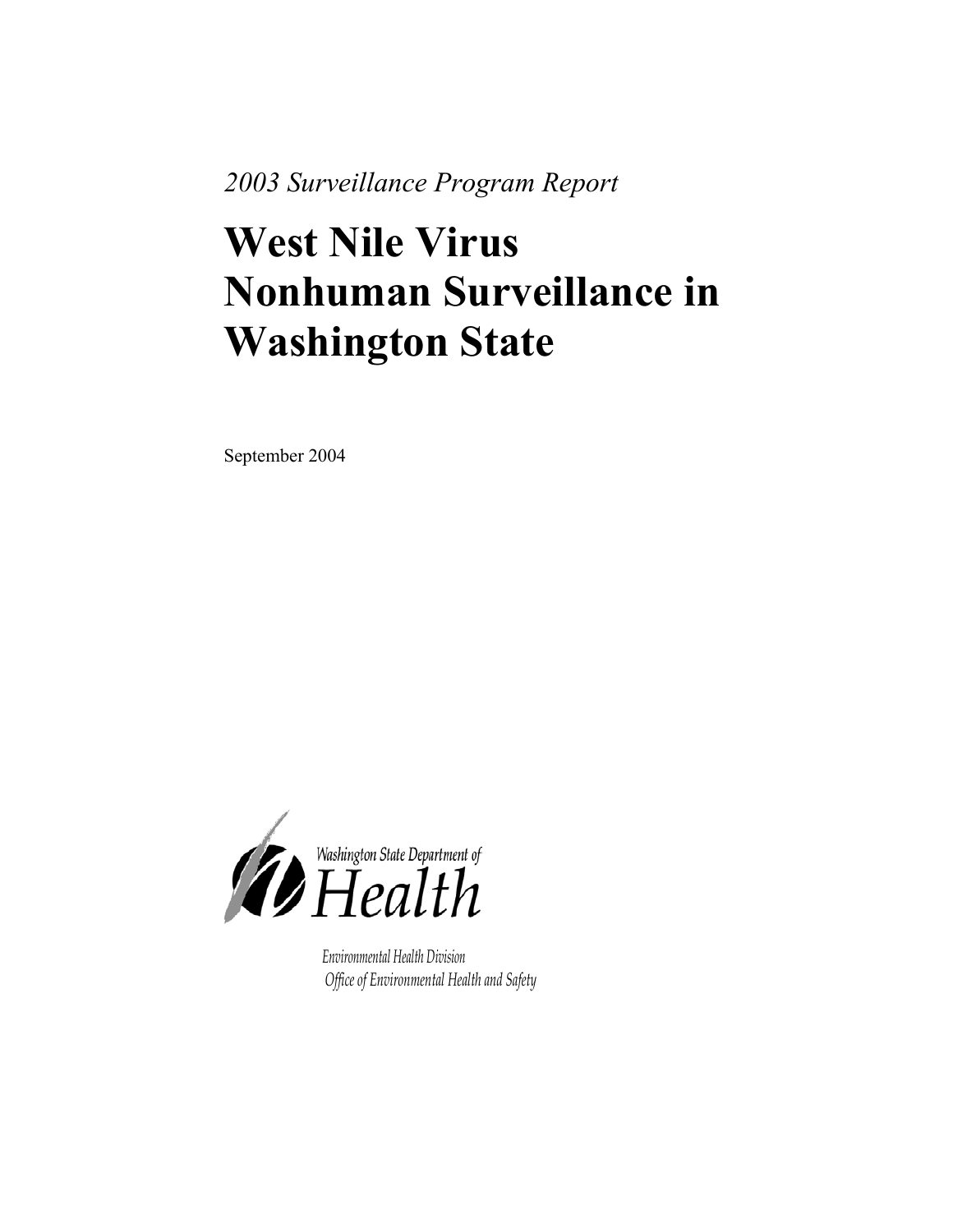*2003 Surveillance Program Report* 

# **West Nile Virus Nonhuman Surveillance in Washington State**

September 2004



For more information or additional copies of this report contact:

Anne Duffy Zoonotic Disease Section-West Nile Virus Surveillance Program Office of Environmental Health and Safety PO Box 47825 Olympia, Washington 98504-7825

Phone: (360) 236-3372 Fax: (360) 236-2261 Email: <u>[anne.duffy@doh.wa.gov](mailto:anne.duffy@doh.wa.gov)</u>

The *2003 Surveillance Program Report - West Nile Virus Nonhuman Surveillance in Washington State* is available in electronic format on the Internet at: www.doh.wa.gov/wnv.

Mary C. Selecky Secretary of Health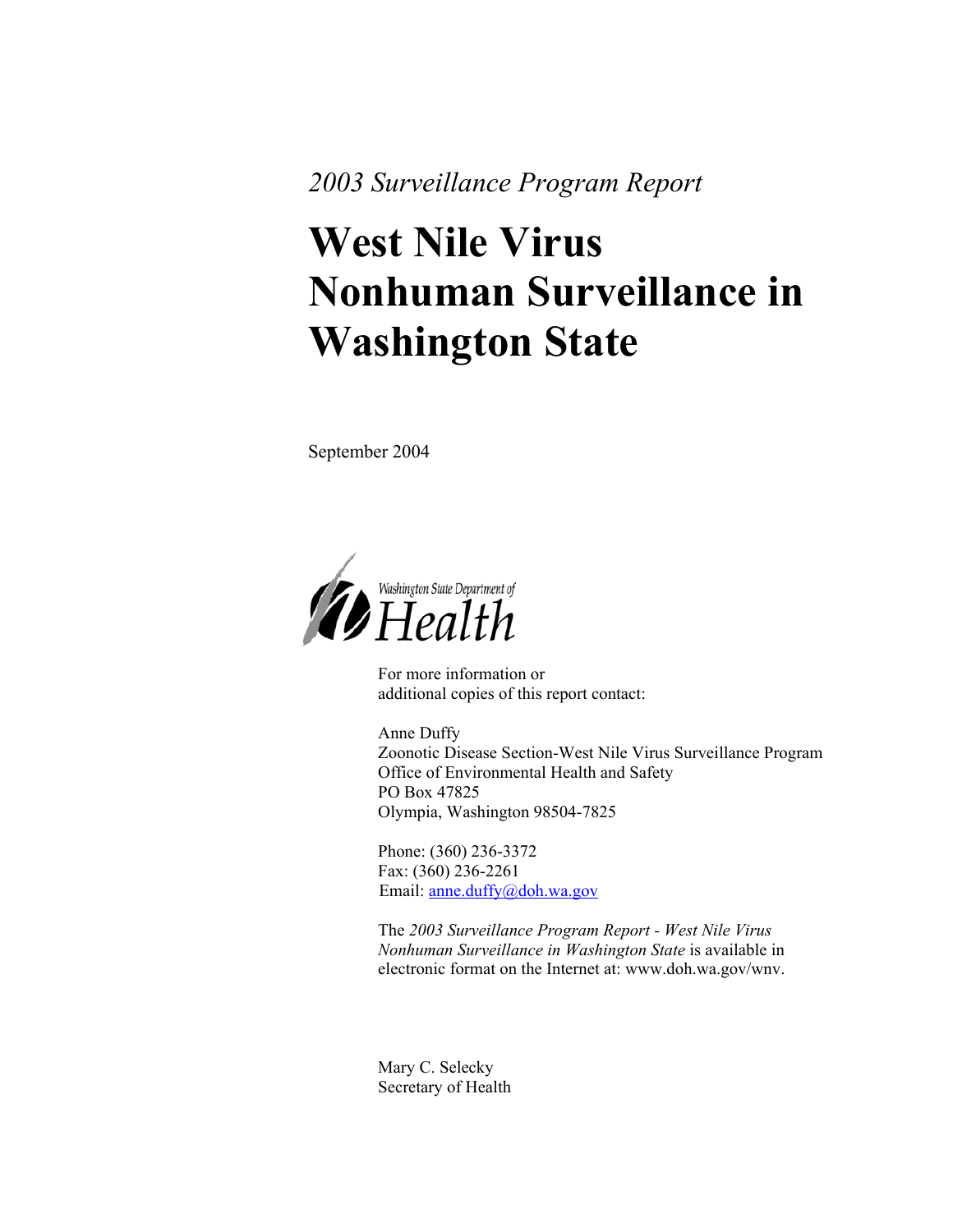# **Page Contents**

#### **1 2003 Program Highlights**

#### **3 Introduction**

#### **4 Mosquito Surveillance**

- 4 Surveillance Activities
- 4 Mosquito Species Findings
- 6 Potential West Nile Virus Vectors
- 7 Mosquito Pool Testing
- 8 Mosquito Control

#### **8 Bird Surveillance**

- 8 Surveillance Activities
- 9 Chicken Serosurveillance

#### **10 Veterinary Surveillance**

- 10 Surveillance Activities
- 10 Zoo Surveillance

#### **10 Outreach Activities**

- 10 Publications
- 11 Other Outreach Activities

#### **13 Appendix 1: Mosquito Species by County, Western Washington**

**15 Appendix 2: Mosquito Species by County, Eastern Washington** 

#### **17 Appendix 3: 2003 West Nile Virus Surveillance, Testing Summary**

#### **List of Figures**

- 4 Figure 1. West Nile Virus Surveillance
- 4 Figure 2. Mosquito Trapping Events 2003
- 6 Figure 3. Potential West Nile Virus Vectors, Western Washington
- 7 Figure 4. Potential West Nile Virus Vectors, Eastern Washington
- 8 Figure 5. Dead Birds Tested 2003
- 10 Figure 6. Horses Tested 2003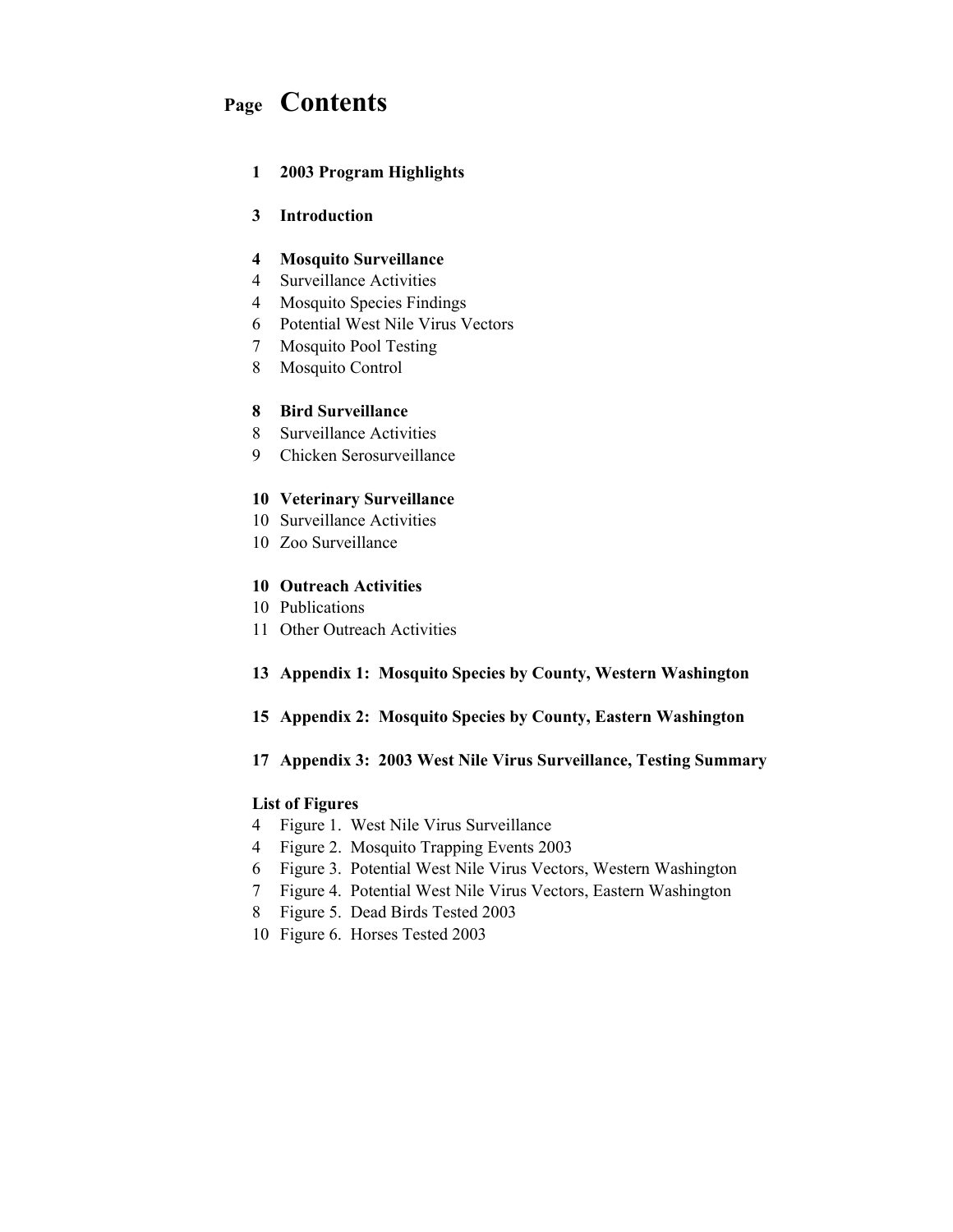# **2003 Program Highlights**

- Mosquito surveillance resulted in the identification of mosquito species never before reported in 21 counties. Multiple mosquito species were newly detected in several of these counties.
- Mosquito species considered potential West Nile virus vectors were newly detected in 14 counties.
- Washington State Department of Health provided extended coverage of their general permit for aquatic mosquito control to aid partners. Results from mosquito larval surveillance efforts are used to target mosquito control by local and state agencies, as well as private entities.
- Dead bird surveillance was expanded to achieve statewide coverage.
- Over 500,000 *West Nile Virus—Do You Know What's Biting You?* brochures were distributed to agencies, organizations, and other interested parties.
- Bi-weekly newsletter was published to help inform agencies of the latest local, regional, and national perspectives on West Nile virus.
- During the 2003 season, the *West Nile Virus in Washington* Web site was one of Washington State Department of Health's most popular, with the portal page receiving over 34,200 hits.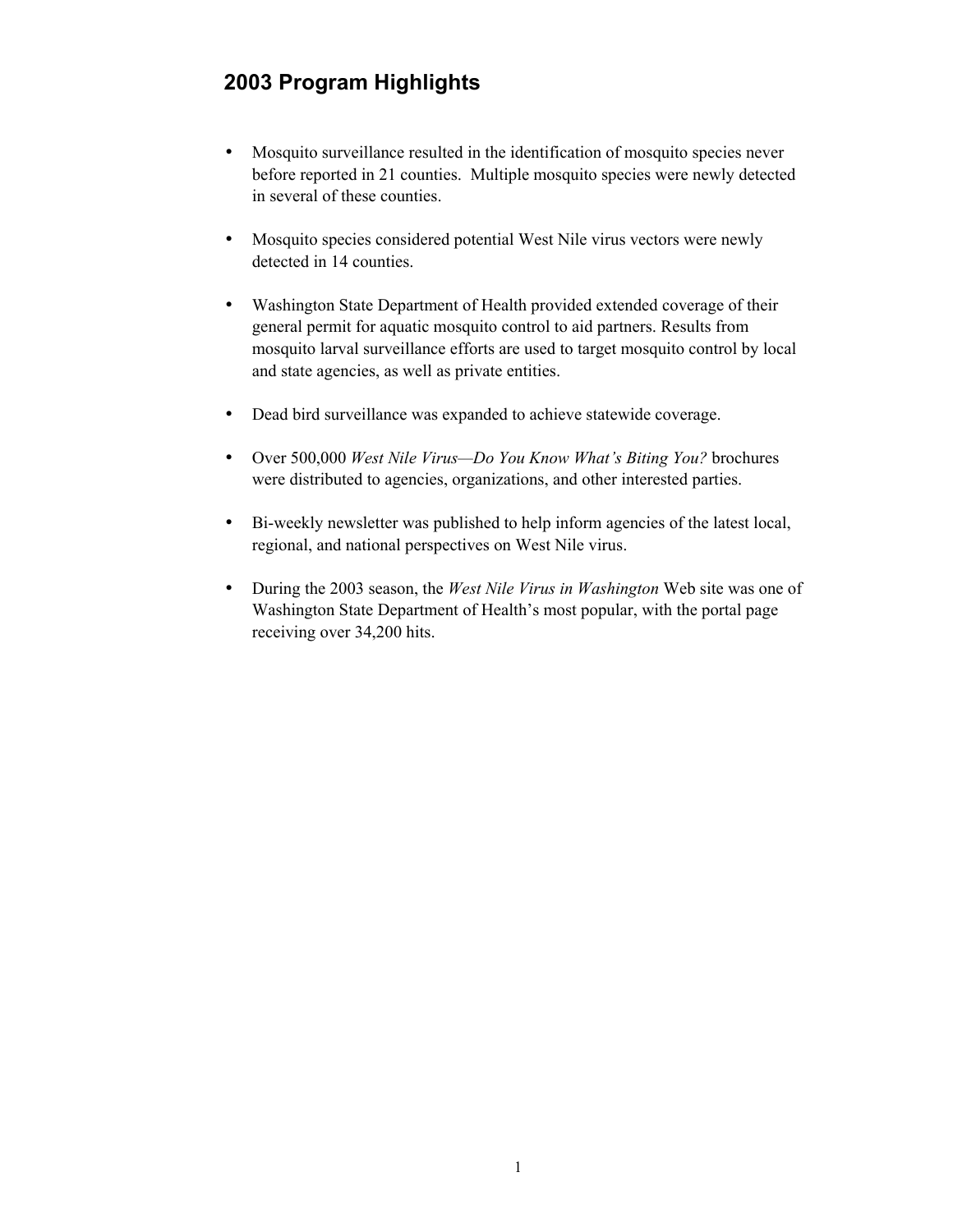## **West Nile Virus Nonhuman Surveillance Program**

#### **Introduction**

The Washington State Department of Health established the West Nile Virus Surveillance Program in 2000 under a grant sponsored by the U. S. Centers for Disease Control and Prevention. The program coordinates surveillance and response activities to reduce the risk of Washington's citizens from West Nile virus.

The program detects early signs of West Nile virus activity in the state. It also provides detection capability for other arboviruses, such as western equine encephalitis and St. Louis encephalitis viruses.

The program is a cooperative effort of numerous partners including local health jurisdictions, mosquito control districts, local and state agencies, health care providers, veterinarians, and other interested parties. The program also collaborates with state and federal agencies including the Washington State Department of Agriculture, Washington State Department of Ecology, Washington State Department of Transportation, Washington State Department of Fish and Wildlife, Washington State Parks and Recreation Commission, Washington Animal Disease Diagnostic Laboratory, Washington State University Extension, U.S.G.S. National Wildlife Health Center, U.S. Army Center for Health Promotion and Preventive Medicine-West, and U.S. Centers for Disease Control and Prevention.

In 2003, the program coordinated the following activities:

- 1) Monitoring mosquito populations to identify potential West Nile virus vector species.
- 2) Testing mosquito pools for the presence of West Nile, western equine encephalitis, and St. Louis encephalitis viruses.
- 3) Providing extended coverage of the aquatic mosquito control National Pollutant Discharge Elimination System general permit to agencies and private entities.
- 4) Testing and reporting of dead birds, particularly corvids, for West Nile virus.
- 5) Testing of horses that exhibit clinical signs consistent with West Nile virus infection.
- 6) Distributing West Nile virus health education materials to state and local agencies and the public.
- 7) Providing information on West Nile virus through the Internet.

These activities support the program's primary goal of providing prevention through surveillance, control, and education.

The program has significantly broadened its surveillance and control efforts since 2000. As results of training, technical assistance, and public outreach activities in previous years, awareness of public health implications of West Nile virus has increased among local and state agencies, and other surveillance partners.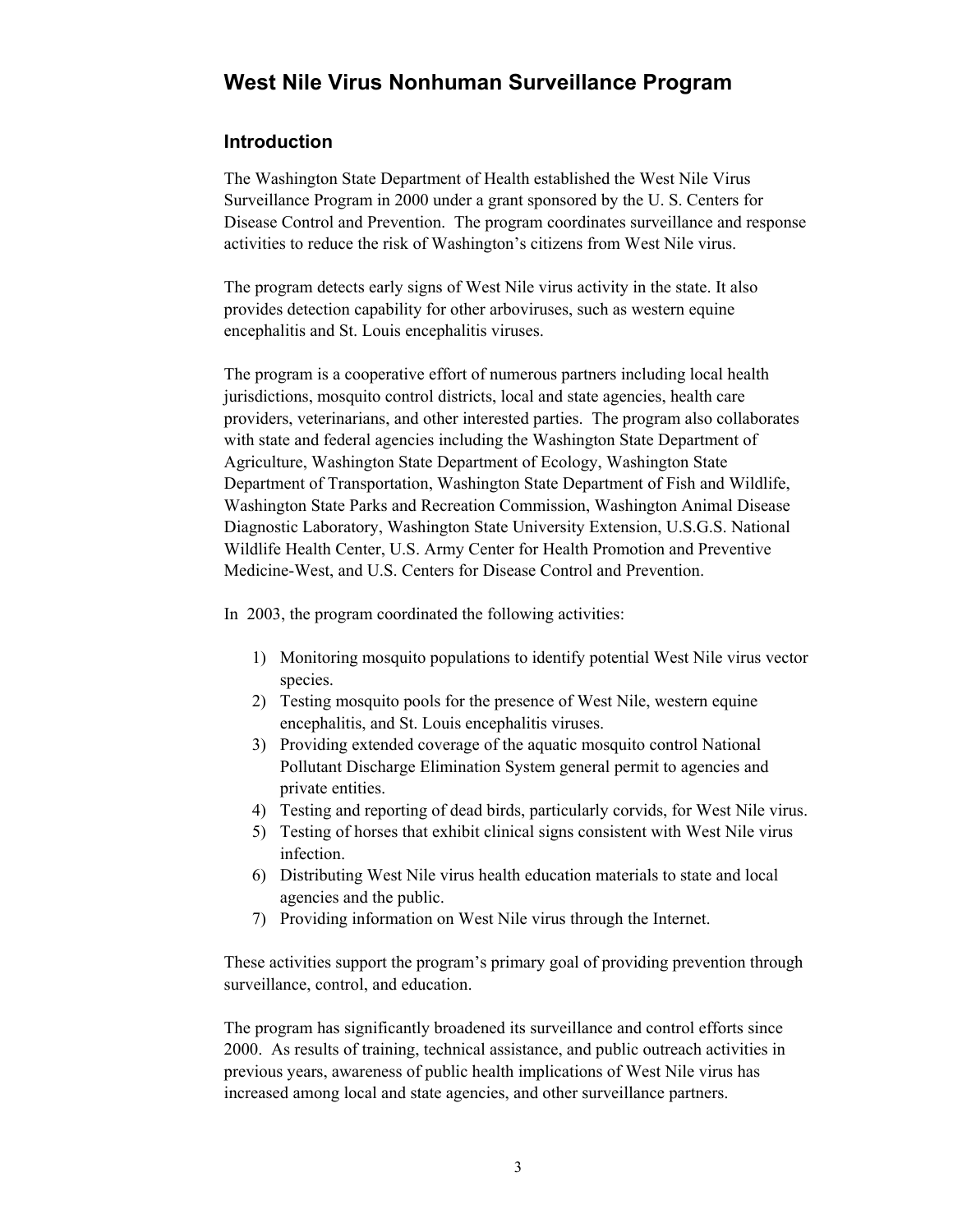Surveillance numbers have more than tripled during this time period as illustrated in Figure 1.



# **Mosquito Surveillance**

## **Surveillance Activities**

Between April and October, 35 local agencies from 31 counties collected adult mosquitoes primarily using carbon dioxide traps. Some mosquitoes were also collected as larvae and reared to adults. Mosquitoes were submitted for the identification of potential West Nile vectors and to monitor population densities of those vectors within a particular area.

A total of 1,533 trapping events collected 41,554 mosquitoes for identification by Washington State Department of Health. The U.S. Army Center for Health Promotion and Preventive Medicine-West conducted 538 trapping events, which collected 13,270 mosquitoes

for identification. Benton, Clark, and Cowlitz County Mosquito Control Districts performed an additional 299 trapping events, which collected 34,750 mosquitoes for identification.

Expanded mosquito surveillance efforts resulted in a combined total of 2,370 trapping events. Trapping



events occurred throughout the state with the majority occurring in the heavily populated counties, as shown in Figure 2.

## **Mosquito Species Findings**

Mosquito surveillance activities resulted in the identification of species never before reported in 21 counties. Potential West Nile virus vectors were newly detected in 14 of these counties.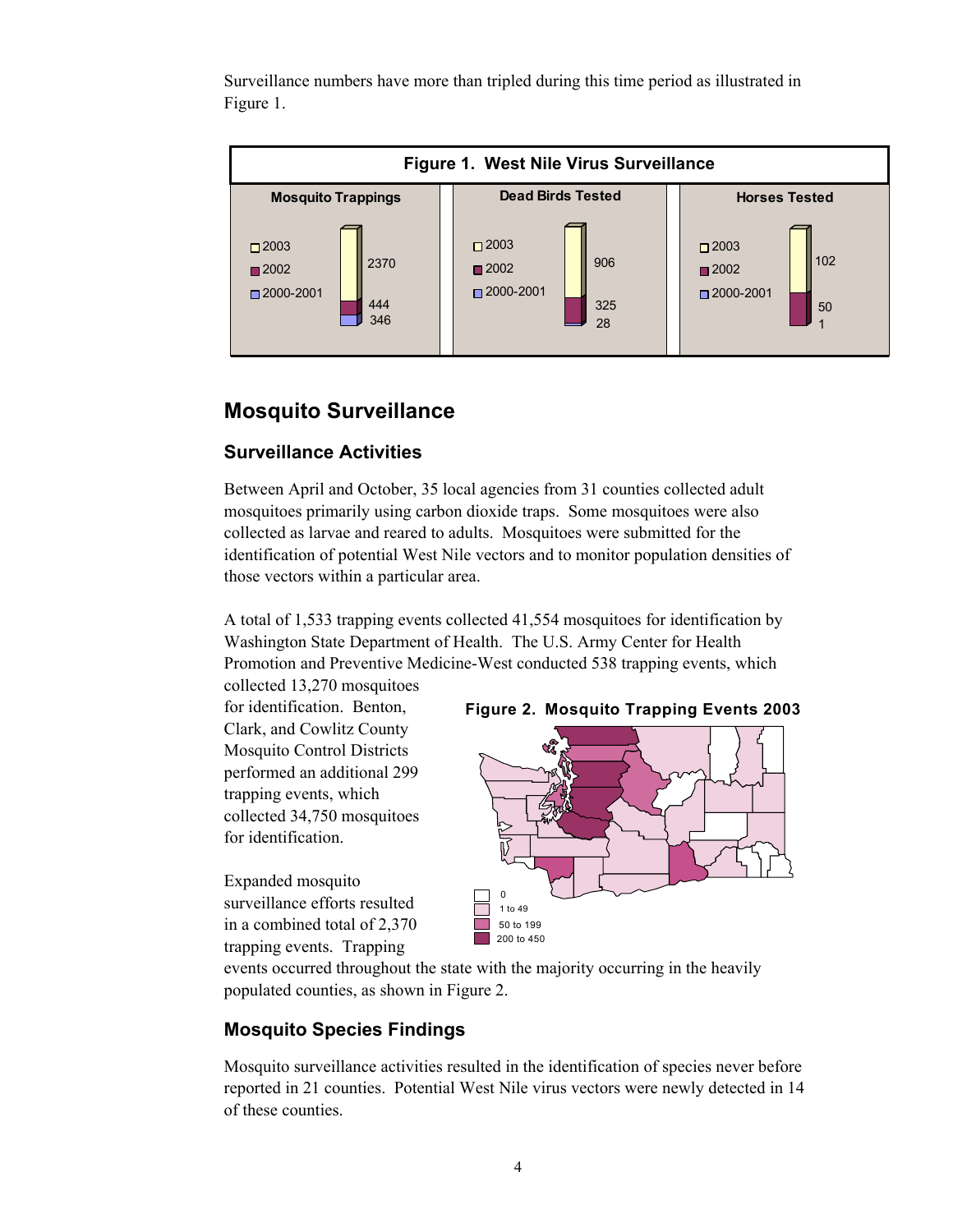Mosquito surveillance during 2003 resulted in an increased understanding of the distribution of potential West Nile vector species and populations in particular areas of the state. This information is useful in identifying geographic areas of high risk and implementing prevention and control measures to reduce the risk of human disease.

#### *2003 Findings by County*

| Franklin     | Two species: Anopheles freeborni and Ochlerotatus sierrensis.                                                                                                                                                                                                                              |
|--------------|--------------------------------------------------------------------------------------------------------------------------------------------------------------------------------------------------------------------------------------------------------------------------------------------|
| Grays Harbor | Five species: Coquilletidia perturbans (potential vector), Culiseta<br>morsitans, Culiseta particeps, Ochlerotatus fitchii, and<br>Ochlerotatus increpitus.                                                                                                                                |
| Island       | Five species: Aedes vexans (potential vector), Culex restuans,<br>Culiseta minnesotae Ochlerotatus melanimon, and Ochlerotatus<br>sierrensis.                                                                                                                                              |
| Kitsap       | Three species: Aedes vexans (potential vector), Culex tarsalis<br>(potential vector), and Culiseta inornata (potential vector).                                                                                                                                                            |
| Klickitat    | Five species: Culex pipiens (potential vector), Culiseta incidens,<br>Culiseta inornata (potential vector), Ochlerotatus increpitus, and<br>Ochlerotatus sierrensis.                                                                                                                       |
| Lewis        | One species: Ochlerotatus hexodontus.                                                                                                                                                                                                                                                      |
| Lincoln      | Three species: Culex pipiens (potential vector), Culiseta inornata<br>(potential vector), and Ochlerotatus sierrensis.                                                                                                                                                                     |
| Mason        | One species: <i>Coquilletidia perturbans</i> (potential vector).                                                                                                                                                                                                                           |
| Okanogan     | One species: Coquilletidia perturbans (potential vector).                                                                                                                                                                                                                                  |
| Pacific      | Two species: Culiseta minnesotae and Culiseta morsitans.                                                                                                                                                                                                                                   |
| Pierce       | Two species: Culiseta morsitans and Ochlerotatus japonicus<br>japonicus (potential vector).                                                                                                                                                                                                |
| San Juan     | Eight species: Anopheles punctipennis (potential vector),<br>Coquilletidia perturbans (potential vector), Culex pipiens (potential<br>vector), Culex tarsalis (potential vector), Culex territans, Culiseta<br>inornata (potential vector), Culiseta particeps, and Ochlerotatus<br>togoi. |
| Skagit       | One species: Coquilletidia perturbans (potential vector).                                                                                                                                                                                                                                  |
| Skamania     | Three species: Coquilletidia perturbans (potential vector), Culex<br>boharti, and Culex territans.                                                                                                                                                                                         |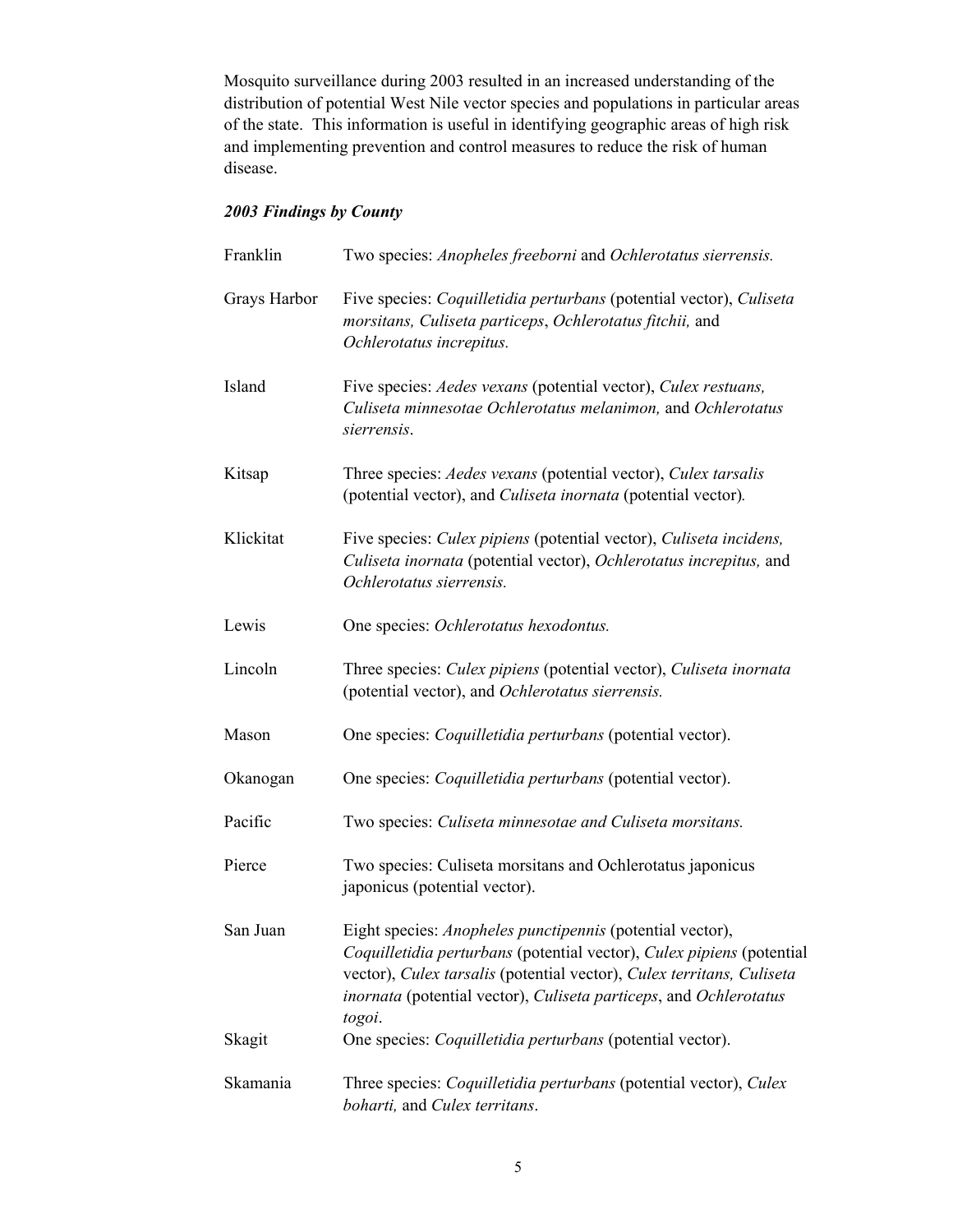| Snohomish      | Three species: Anopheles occidentalis, Culiseta particeps, and<br>Ochlerotatus japonicus (potential vector).                                      |
|----------------|---------------------------------------------------------------------------------------------------------------------------------------------------|
| Spokane        | Two species: Anopheles earlei and Ochlerotatus melanimon.                                                                                         |
| <b>Stevens</b> | One species: Ochlerotatus sierrensis.                                                                                                             |
| Thurston       | One species: Ochlerotatus sticticus.                                                                                                              |
| Walla Walla    | Two species: <i>Coquilletidia perturbans</i> (potential vector) and<br>Ochlerotatus sierrensis.                                                   |
| Whatcom        | Four species: <i>Coquilletidia perturbans</i> (potential vector), <i>Culiseta</i><br>minnesotae, Culiseta morsitans, and Ochlerotatus sierrensis. |
| Whitman        | Two species: Ochlerotatus aboriginis and Ochlerotatus fitchii.                                                                                    |

#### **Potential West Nile Virus Vectors**

There are nine mosquito species considered potential vectors of West Nile virus found in Washington. As climate and habitat differ throughout the state, so do mosquito species. A general comparison of potential West Nile vectors between Western and Eastern Washington reveals a difference in the occurrence and distribution of mosquito species. The following figures illustrate this comparison for one year of surveillance data.



reach their greatest numbers in urban and suburban areas.

An important finding from 2003 surveillance activities is the emergence of a new mosquito species, *Ochlerotatus japonicus japonicus*. This mosquito species had not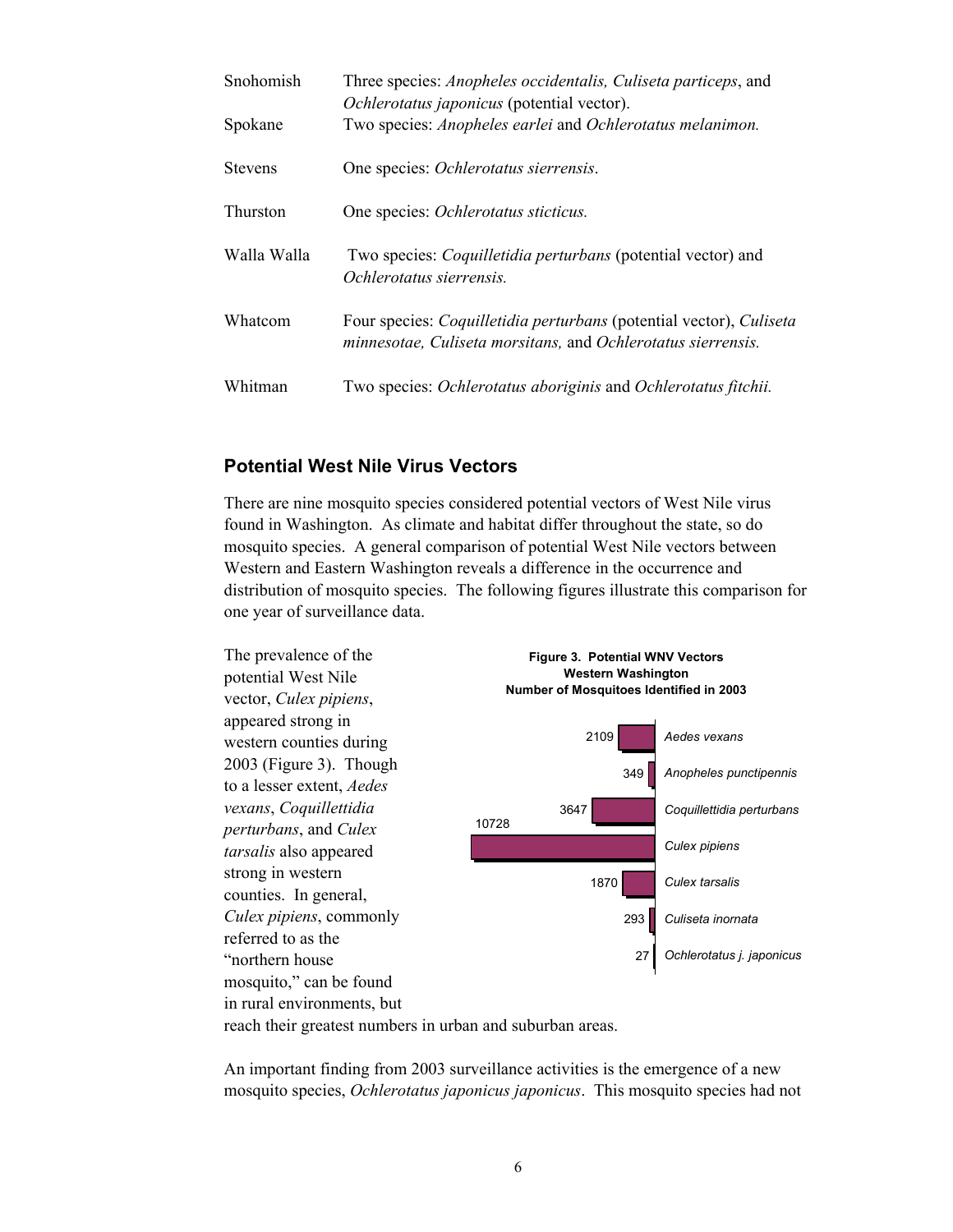been identified in the western United States prior to 2001. In 2001, this potential West Nile vector was found in King County. Limited monitoring conducted in 2003 indicates that *Ochlerotatus japonicus japonicus* is established and spreading. This species can now be found in neighboring Pierce and Snohomish counties.



In 2003, *Culex tarsalis* was associated with the serious outbreaks of West Nile virus in Colorado and Nebraska. This highly competent vector is found primarily in irrigated agricultural areas along major rivers in these states. With similar agricultural settings in Eastern Washington, it is anticipated that *Culex tarsalis* may play a major role in the transmission of West Nile virus in Washington. *Culex tarsalis* is also known as an important vector of western equine encephalitis and St. Louis encephalitis. Because *Culex tarsalis* is one of the most widespread species in the state, the activity of this vector should be closely monitored. For more information on mosquito habitat, refer to Appendix A of the *Washington State Mosquito-borne Disease Response Plan*.

*Summary of Findings 2001-2003.* See Appendices 1 and 2 for a summary of mosquito species distribution in the state and new findings for 2001 through 2003.

#### **Mosquito Pool Testing**

A total of 582 mosquito pools from 11 counties were tested for West Nile virus by the U.S. Army Center for Health Promotion and Preventive Medicine-West, Benton County Mosquito Control District, Clark County Mosquito Control District, and Cowlitz County Mosquito Control District. Pools submitted by Benton and Cowlitz County Mosquito Control Districts were also tested for western equine encephalitis and St. Louis encephalitis viruses, and pools from Clark County Mosquito Control District were tested for St. Louis encephalitis virus. All mosquito pools tested negative for these arboviruses. See Appendix 3 for a summary of the number of mosquito pools tested for West Nile virus by county.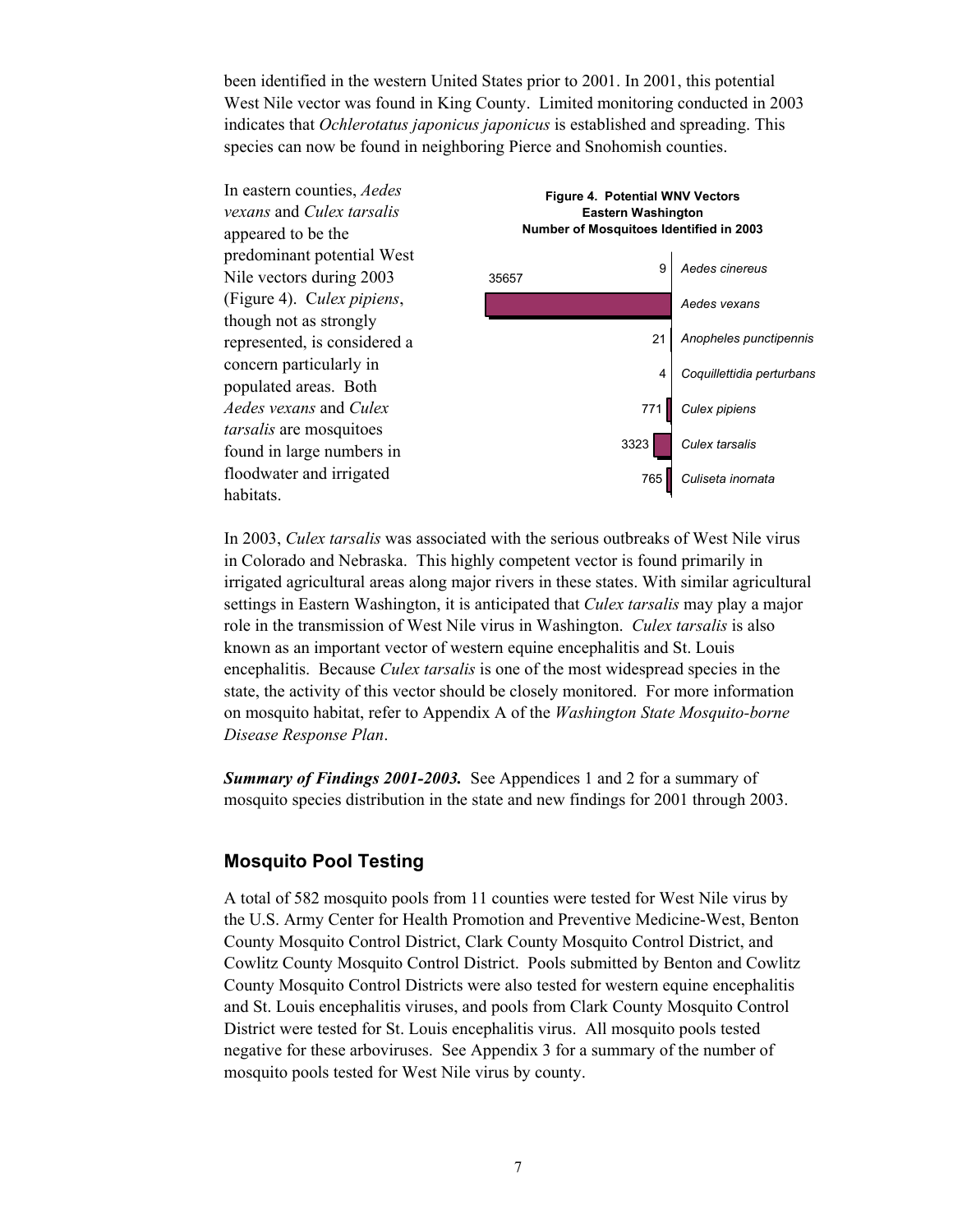#### **Mosquito Control**

To reduce the risk from West Nile virus and other arboviral diseases, the Washington State Department of Health obtained a National Pollutant Discharge Elimination System general permit for aquatic mosquito control through the Washington State Department of Ecology. An extension of the department's permit coverage was available to all entities in the state qualified to follow the conditions of the permit and best management practices for mosquito control. The Washington State Department of Health completed the State Environmental Policy Act checklist on behalf of entities and permit fees were not required of entities.

In 2003, the Washington State Department of Health extended permit coverage to 76 entities in the state. Twenty-four cities, 10 counties, 10 mosquito control districts, 3 school districts, 2 state agencies, 3 other government agencies, and 24 private entities including businesses, land owners, and home owner associations have permit coverage to control mosquito larvae within their jurisdictional water bodies. Fortyseven of the 76 entities covered under the general permit applied aquatic larvicides for mosquito control. Results from mosquito larval surveillance efforts are used to target mosquito control by local and state agencies, as well as private entities.

## **Bird Surveillance**

#### **Surveillance Activities**

Dead bird surveillance acts as an early detection system for West Nile virus. The West Nile Virus Surveillance Program encourages the public to report dead birds to their local health jurisdiction. Local Health Jurisdictions maintain records of dead bird reports and submit specimens to the program for West Nile virus testing. During 2003, surveillance focused primarily on collecting corvids (crows, jays, magpies, and ravens) and raptors.

From January through November, 906 dead birds collected from 36 counties were submitted for West Nile virus testing. All specimens tested negative for the virus. Dead bird surveillance efforts were expanded in 2003 to achieve statewide coverage, with the majority of dead bird collection occurring in the more populated counties, as indicated in Figure 5.



Although corvids were the principal bird species tested for West Nile virus, a variety of other species were tested as well. Table 1 summarizes the number and species of dead birds submitted for testing during 2003.

**Figure 5. Dead Birds Tested 2003**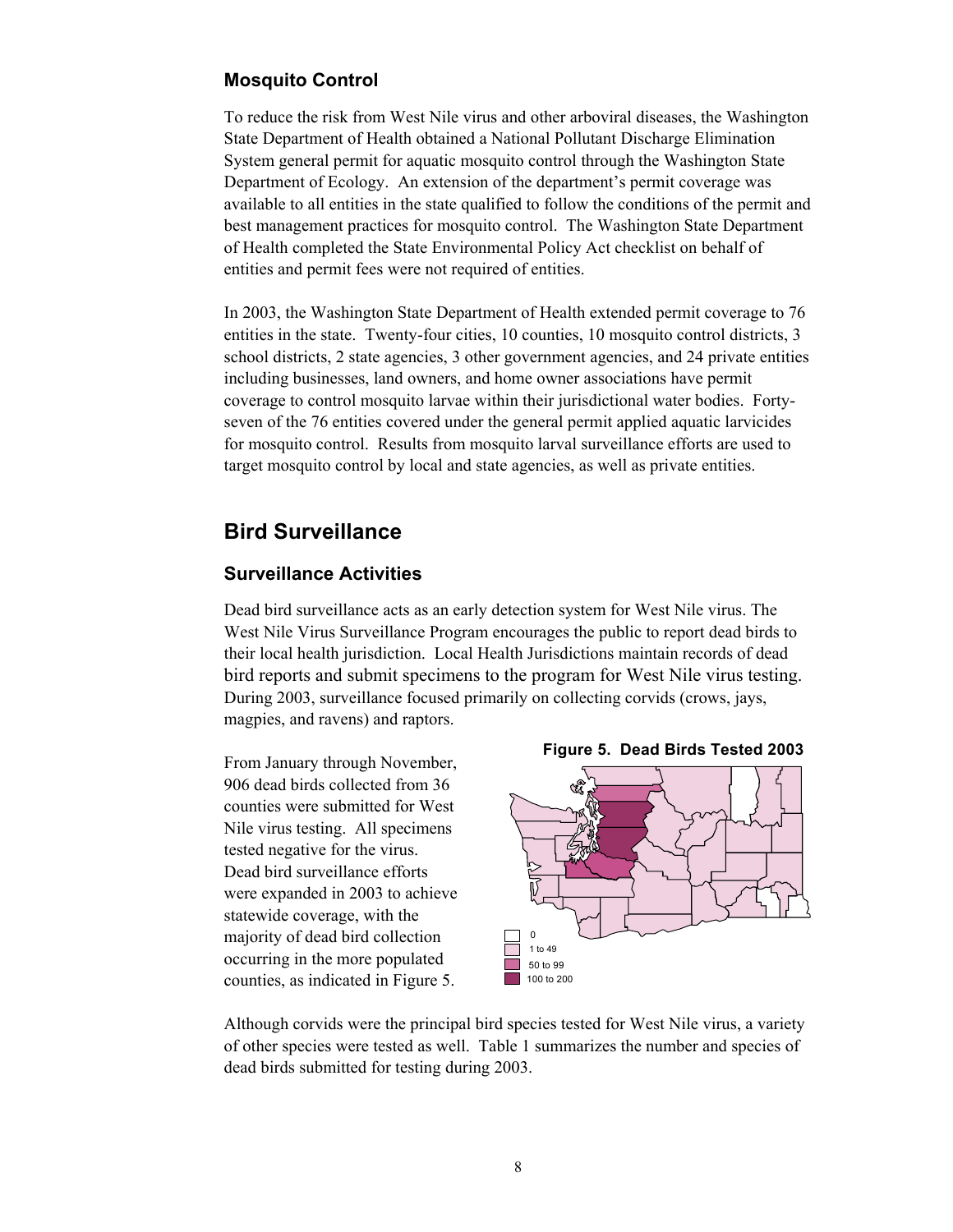|                            |               | <b>Table 1. Bird Species Tested for WNV</b> |               |
|----------------------------|---------------|---------------------------------------------|---------------|
| <b>Species</b>             | <b>Number</b> | <b>Species</b>                              | <b>Number</b> |
| American Crow              | 746           | <b>Hermit Thrush</b>                        | 1             |
| American Kestrel           | 1             | House Sparrow                               | 4             |
| American Robin             | 2             | Mourning Dove                               | 1             |
| Barn Owl                   | 3             | Northern Flicker                            | 2             |
| <b>Barred Owl</b>          | 1             | Peregrine Falcon                            | 2             |
| <b>Black-Billed Magpie</b> | 35            | Red-headed Woodpecker                       | 1             |
| Blue Jay                   | 4             | <b>Red-tailed Hawk</b>                      | 2             |
| Cedar Waxwing              | 3             | <b>Ruffed Grouse</b>                        | 1             |
| Common Raven               | 15            | Sharp-shinned Hawk                          | 1             |
| Cooper's Hawk              | 2             | <b>Spruce Grouse</b>                        | 1             |
| Downy Woodpecker           | 1             | Steller's Jay                               | 54            |
| <b>Fish Crow</b>           | 2             | Swainson's Thrush                           |               |
| Great Horned Owl           | 2             | <b>Other Species</b>                        | 18            |

See Appendix 3 for a summary of the number of dead birds submitted for West Nile virus testing by county.

Dead bird surveillance revealed an unusually high number of deaths among American Crows in Snohomish County. These deaths were determined by U.S.G.S. National Wildlife Health Center to be unrelated to West Nile virus. Many of the American crows submitted from Snohomish, King, Pierce, and Thurston counties were infected by a reovirus-like organism.

In recent years, U.S.G.S. National Wildlife Health Center investigated crow mortality events in the eastern United State that were caused by a previously unidentified reovirus-like organism. The 2003 crow mortality event in Washington represents the first known reports of the virus affecting crow populations in the western United States. The virus causes enteritis and mortality in crow populations. Little is known about the organism or its genetic relationship to the virus in eastern United States. There is currently no evidence to suggest that this virus is a public health risk. The findings of the U.S.G.S. National Wildlife Health Center's investigation suggest that another virus may be affecting crow population as well as West Nile virus.

#### **Chicken Serosurveillance**

The Benton County Mosquito Control District maintained five sentinel chicken flocks, ten birds each, from which blood specimens were collected throughout the summer. A total of 435 chicken sera were tested for West Nile virus and for western equine encephalitis and St. Louis encephalitis. Test results were negative for these three arboviruses. See Appendix 3 for a summary of the number chicken sera tested by county.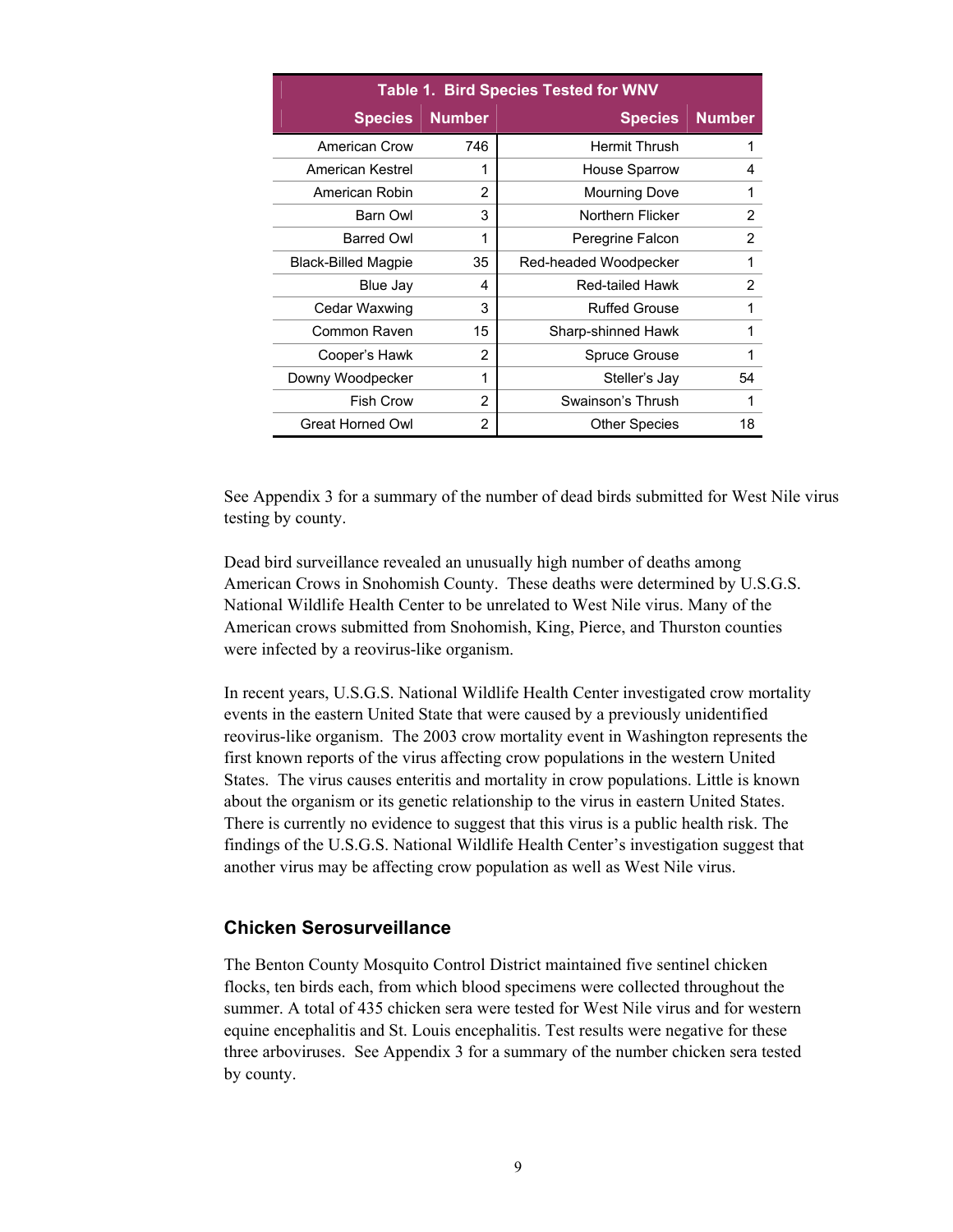# **Veterinary Surveillance**

## **Surveillance Activities**

The West Nile Virus Surveillance Program and Washington State Department of Agriculture encourage veterinarians to report suspect cases of West Nile virus in horses and other animals to the Washington State Department of Health. This surveillance provides early detection of West Nile virus activity, particularly in rural areas.

Between February and December, specimens from 102 horse cases were submitted for West Nile virus testing. See Appendix 3 for a summary of horse cases by county. All specimens tested negative. County information was only available for 74 of the total horse cases. These particular cases came from 22 counties across the state, as shown in Figure 6.





In 2002, a horse vaccine to prevent West Nile virus infection became available. As local horse populations are vaccinated, the use of horses as indicators for West Nile virus may become less effective. Other animals tested for West Nile virus in Washington during 2003 included three canines, one deer, and one llama. All test results were negative.

## **Zoo Surveillance**

The Seattle Woodland Park Zoo participated in the National Surveillance System for West Nile Virus in Zoo Institutions. The zoo collected 132 zoo and feral animal specimens for West Nile virus testing, including 118 birds and 14 mammal specimens. All specimens tested negative for West Nile virus.

# **Outreach Activities**

## **Publications**

During 2003, new publications included two brochures and a bi-weekly newsletter. The *West Nile Virus—Do You Know What's Biting You?* brochure target public concerns about West Nile virus, while its companion piece, *Mosquito Repellent— How to Use It Safely*, addresses concerns regarding the use of repellents containing DEET.

• *West Nile Virus—Do You Know What's Biting You?* available in English and Spanish: 528,250 brochures were distributed.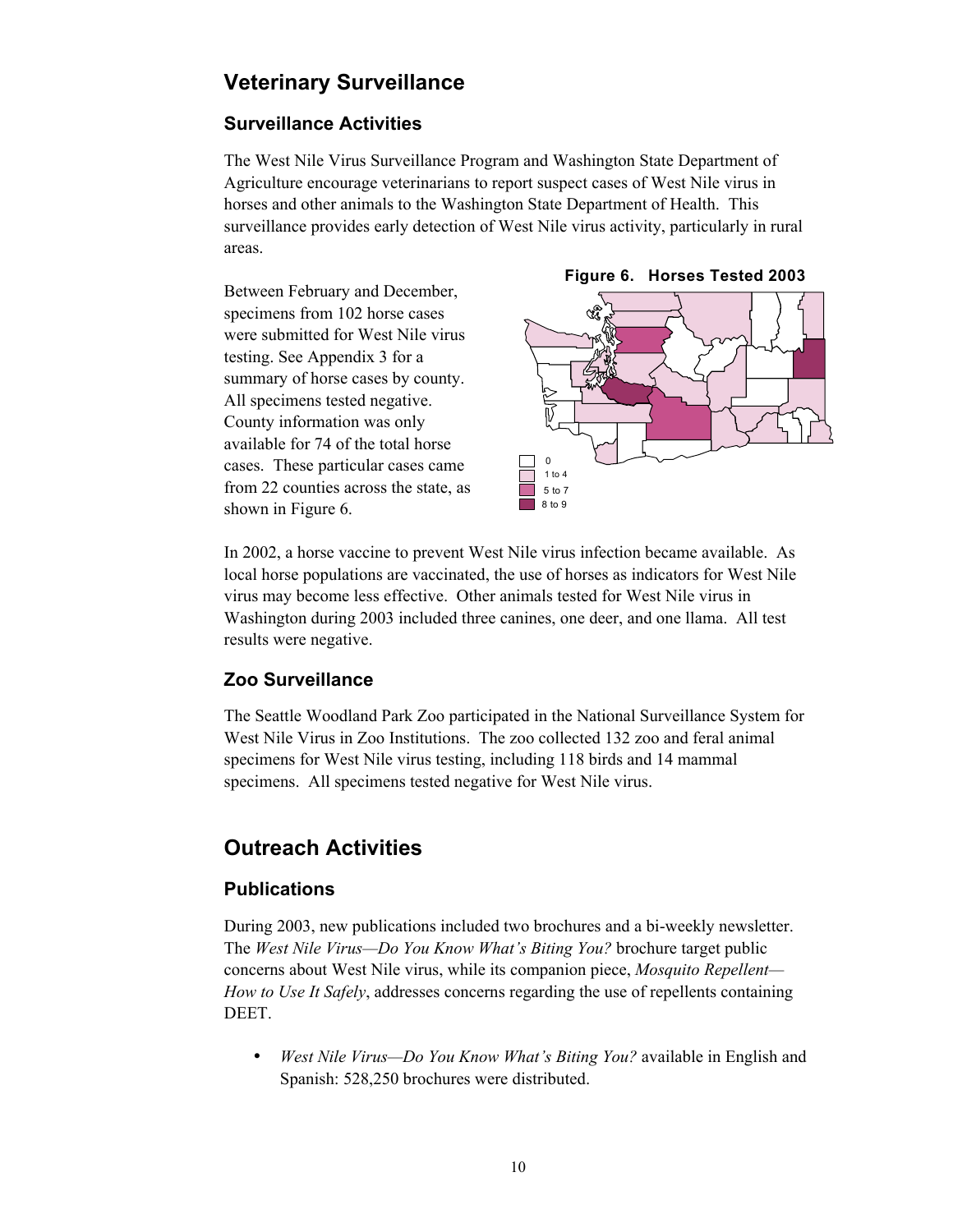- *Mosquito Repellent—How to Use It Safely*: 50,000 brochures were distributed.
- The West Nile Virus newsletter was published bi-weekly to provide agencies with the latest local, regional and national perspectives on West Nile virus.

Existing publications were distributed as well. These publications focus on mosquito habitat reduction around the home. All health education materials related to West Nile virus are available for print or order on the Washington State Department of Health, Health Education Resource Exchange Web site (www.doh.wa.gov/here).

- *Mosquito Problems Start At Home* flyers, bookmarks, and posters.
- *Mosquitoes Take the Bite Out of the Bug!* brochures.

#### **Other Outreach Activities**

- During the season, nine news releases communicating the program's prevention message on West Nile virus were released to the media. Two public service announcements were distributed to over 100 radio stations. Public service announcements in Spanish went out to Hispanic radio stations in the state.
- A toll-free information line, 1.866.78VIRUS, was created for the public. Callers can learn the latest status on West Nile virus activity in Washington, have their common questions answered, and be directed to additional resources.
- Web site development included improved site navigation and expanded information for health care providers. Information available on the Web site includes: news releases, response plan, resource guide, West Nile virus biweekly newsletter, information on the aquatic mosquito control general permit, answers to the common questions on West Nile virus, educational materials, and other related resources.
- During 2003, the West Nile virus site was one of the most popular Washington State Department of Health Web sites. Between April and October, the West Nile virus portal Web page received 34,299 hits, peaking at 9,065 during the month of May. The high number of hits in May correlates with news releases, especially those related to the announcement of the investigation of the first suspected human case of West Nile infection in Washington.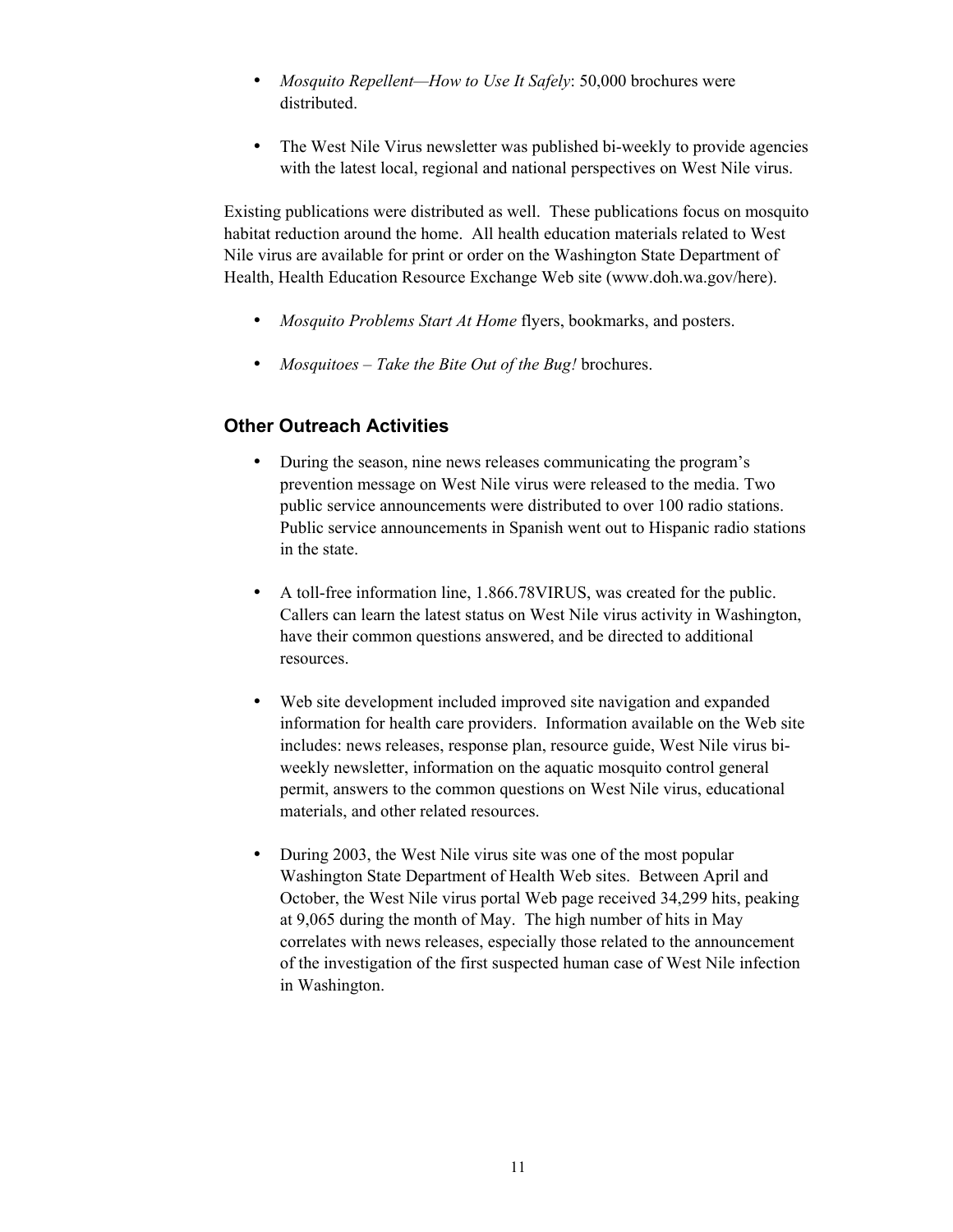# **Appendices**

**Appendix 1: Mosquito Species by County, Western Washington** 

**Appendix 2: Mosquito Species by County, Eastern Washington** 

**Appendix 3: 2003 West Nile Virus Surveillance, Testing Summary**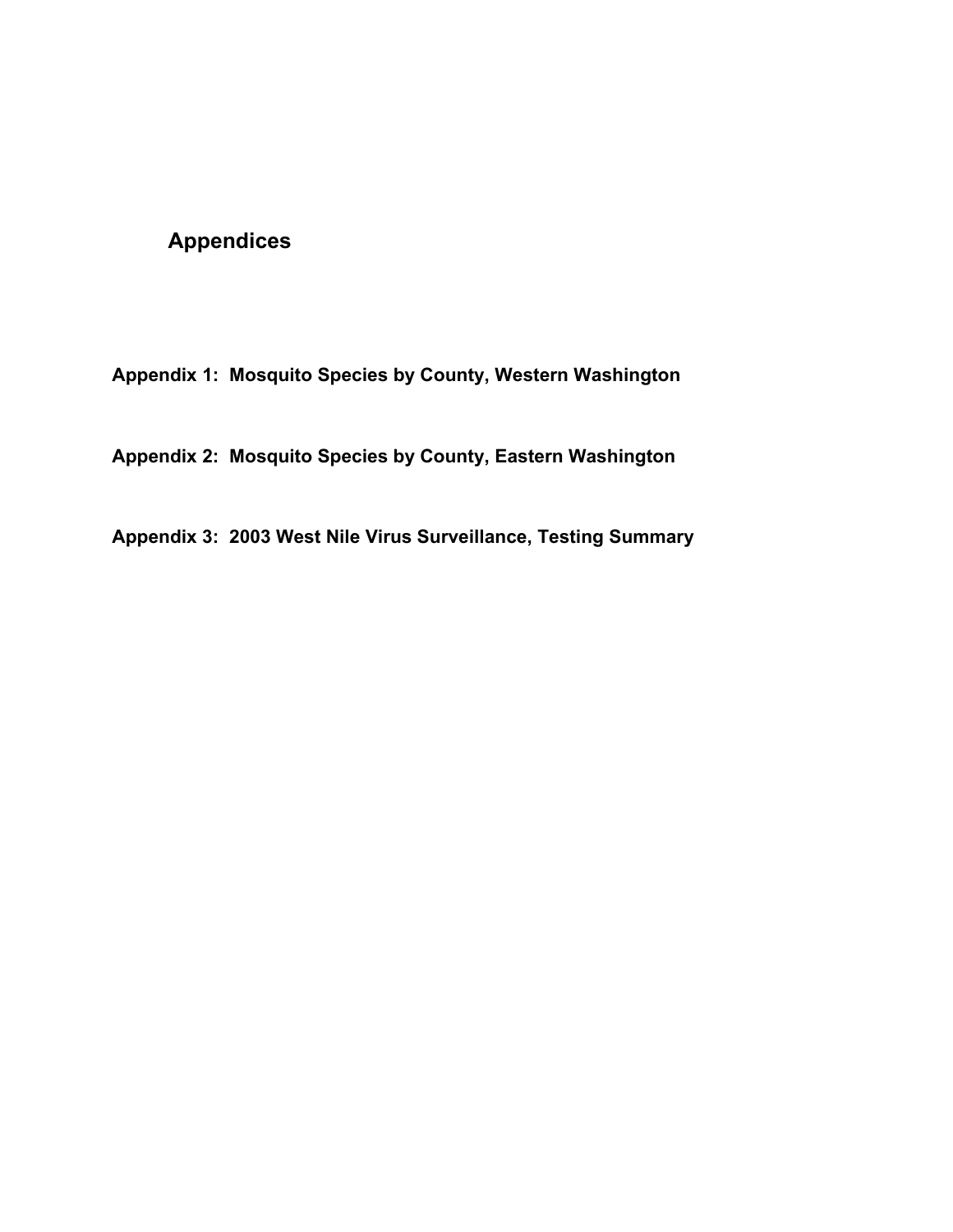### Appendix 1

## Mosquito Species by County, Western Washington

| County                    | cinereus<br>Aedes | Aedes trichurus | Aedes vexans*  | earlei<br>Anopheles | Anopheles freebomi | Anopheles occidentalis | Anopheles punctipennis* | Coquilletidia perturbans* | Culex apicalis            | Culex boharti  | Culex pipiens*            | Culex restuans | Culex salinarius | Culex stigmatasoma | Culex tarsalis          | Culex territans   | Culiseta impatiens        | Culiseta incidens              | Culiseta inornata | Culiseta minnesotae | Culiseta morsitans | Culiseta particeps | Ochlerotatus aboriginis | Ochlerotatus aloponotum | Ochlerotatus campestris | ÷<br>Ochlerotatus canadensis | Ochlerotatus cataphylla | Ochlerotatus communis<br>Ochlerotatus dorsalis | Ochlerotatus excrucians   | Ochlerotatus fitchii      | Ochlerotatus flavescens | Ochlerotatus hexodontus | Ochlerotatus impiger            | Ochlerotatus implicatus | Ochlerotatus increpitus | Ochlerotatus intrudens | Ochlerotatus japonicus japonicus* | Ochlerotatus melanimon | Ochlerotatus nigromaculis | Ochlerotatus pionips | Ochlerotatus pullatus<br>Ochlerotatus punctor | Ochlerotatus sierrensis | Ochlerotatus spencerii idahoensis | Ochlerotatus sticticus | Ochlerotatus togoi | Ochlerotatus ventrovittis |
|---------------------------|-------------------|-----------------|----------------|---------------------|--------------------|------------------------|-------------------------|---------------------------|---------------------------|----------------|---------------------------|----------------|------------------|--------------------|-------------------------|-------------------|---------------------------|--------------------------------|-------------------|---------------------|--------------------|--------------------|-------------------------|-------------------------|-------------------------|------------------------------|-------------------------|------------------------------------------------|---------------------------|---------------------------|-------------------------|-------------------------|---------------------------------|-------------------------|-------------------------|------------------------|-----------------------------------|------------------------|---------------------------|----------------------|-----------------------------------------------|-------------------------|-----------------------------------|------------------------|--------------------|---------------------------|
| <b>Western Washington</b> |                   |                 |                |                     |                    |                        |                         |                           |                           |                |                           |                |                  |                    |                         |                   |                           |                                |                   |                     |                    |                    |                         |                         |                         |                              |                         |                                                |                           |                           |                         |                         |                                 |                         |                         |                        |                                   |                        |                           |                      |                                               |                         |                                   |                        |                    |                           |
| Clallam                   |                   |                 | X              |                     | X                  |                        | $\mathsf{X}$            | $\overline{2}$            |                           |                | X                         |                |                  |                    |                         |                   |                           | $X$ $X$ $X$ $X$                |                   |                     |                    |                    |                         | X                       |                         |                              |                         |                                                | X                         | X                         |                         |                         |                                 |                         |                         |                        |                                   | $\overline{2}$         |                           |                      | X                                             | X                       |                                   | $\overline{2}$         |                    |                           |
| Clark                     | $\mathsf{X}$      |                 | $\mathsf{X}$   |                     | $\pmb{\times}$     |                        | $X$ $X$                 |                           |                           |                | $\mathsf X$               |                |                  |                    | $x \mid x$              |                   |                           | $2$ $\times$ $\times$ $\times$ |                   |                     |                    | $\overline{2}$     |                         |                         |                         |                              |                         |                                                | $\overline{2}$            |                           |                         |                         |                                 |                         | $\overline{2}$          |                        |                                   |                        |                           |                      |                                               |                         |                                   | $x \mid x \mid x$      |                    |                           |
| Cowlitz                   | $\mathsf{x}$      |                 | X              |                     | $\times$           |                        | $\mathsf{X}$            | $\overline{2}$            | $\overline{2}$            | $\overline{2}$ | $\boldsymbol{\mathsf{X}}$ |                |                  | X                  | $\vert x \vert$         | $\mathsf{X}$      | $\boldsymbol{\mathsf{X}}$ | $x \mid x$                     |                   |                     |                    | $\overline{2}$     |                         |                         | $\pmb{\times}$          |                              |                         | X                                              |                           |                           |                         |                         |                                 |                         | $\mathsf{X}$            | $\mathsf{X}$           |                                   |                        |                           |                      |                                               | $\overline{2}$          | $\overline{\mathsf{x}}$           | $\times$               |                    |                           |
| Grays Harbor              |                   |                 | $\mathsf{x}$   |                     |                    |                        | $\vert x \vert$         | $\overline{3}$            | $\boldsymbol{\mathsf{X}}$ |                | X                         |                |                  |                    | $x \mid x$              |                   |                           | X                              |                   |                     | 3                  | 3                  | Χ                       |                         | $\mathsf X$             |                              |                         | $\pmb{\mathsf{X}}$                             |                           | 3                         |                         |                         |                                 |                         | 3                       |                        |                                   |                        |                           |                      |                                               |                         |                                   |                        |                    |                           |
| Island                    | $\mathsf{X}$      |                 | 3 <sub>1</sub> |                     | X                  |                        | $\mathsf{X}$            | $\overline{2}$            |                           |                | x                         | 3              |                  |                    | 2 <sup>1</sup>          | $\mathsf{X}$      |                           | $x \mid x$                     |                   | 3                   | $\overline{2}$     | $\overline{2}$     | $X \mid 2$              |                         |                         |                              |                         |                                                | $x \mid x$                | $\mathsf X$               |                         |                         |                                 |                         | $\pmb{\times}$          |                        |                                   | 3                      |                           |                      |                                               | 3                       |                                   |                        | $x \mid 2$         |                           |
| Jefferson                 | X                 |                 | $\mathsf{X}$   |                     |                    |                        |                         | 3                         |                           |                | $\mathsf{x}$              |                |                  |                    |                         | $x \mid x \mid x$ |                           | X                              |                   |                     |                    | X                  |                         |                         |                         |                              |                         | $x \mid x$                                     | X                         |                           | $x \mid x$              |                         |                                 |                         | X                       |                        |                                   |                        |                           | $\times$             |                                               | $\times$                |                                   |                        |                    |                           |
| King                      | X                 |                 |                |                     |                    |                        |                         | x   x   x                 |                           |                | $\mathsf{x}$              |                |                  | X                  | $\vert x \vert$         | $X$ $X$           |                           | $x \mid x \mid x$              |                   |                     |                    | 2 <sup>7</sup>     | $x \mid x$              |                         |                         |                              |                         |                                                | $x \mid x$                | $\mathsf{X}$              |                         | X                       |                                 |                         | $\overline{2}$          |                        |                                   |                        |                           |                      | X                                             | X                       |                                   | X                      |                    |                           |
| Kitsap                    |                   |                 | 3              |                     |                    |                        | $2+$                    | $\overline{2}$            |                           |                | $\mathsf{X}$              |                |                  |                    | $3 \times$              |                   | $\mathsf X$               | $\mathsf X$                    | $3 \times$        |                     | $\times$           |                    | $\mathsf{x}$            | $\times$                |                         |                              |                         | X                                              |                           | X                         |                         | $\mathsf X$             |                                 |                         |                         |                        |                                   |                        |                           |                      |                                               | X                       |                                   |                        |                    |                           |
| Lewis                     | $\mathsf{x}$      |                 |                |                     |                    |                        | x <sub>1</sub>          |                           |                           |                | $\overline{\mathsf{x}}$   |                |                  |                    | $x \mid x \mid x$       |                   |                           | $x \mid x \mid x$              |                   |                     |                    |                    | X                       |                         |                         |                              |                         | X                                              |                           | X                         |                         |                         | $3 \times$                      |                         |                         |                        |                                   |                        |                           |                      |                                               | $\mathsf X$             |                                   |                        |                    |                           |
| Mason                     | $\mathsf{x}$      |                 |                |                     |                    |                        | $\times$                | 3                         |                           |                |                           |                |                  |                    |                         | $x \times x$      |                           |                                |                   |                     |                    |                    |                         | $x \mid x \mid x$       |                         |                              |                         |                                                | $x \mid x$                | $\mathsf{X}$              |                         |                         |                                 |                         | $\pmb{\times}$          |                        |                                   |                        |                           |                      |                                               | X                       |                                   |                        | $\overline{1}$     |                           |
| Pacific                   |                   |                 | $\mathsf{X}$   |                     |                    |                        |                         | $\mathsf{I} \mathsf{X}$   |                           |                | $\mathsf{x}$              |                |                  |                    | $x \mid x$              |                   | $\overline{2}$            | $\mathsf{I} \mathsf{x}$        |                   | 3                   | $\overline{3}$     |                    | X                       |                         |                         |                              |                         | $\sf X$                                        |                           | X                         |                         |                         |                                 |                         | $\mathsf{X}$            |                        |                                   | $\overline{2}$         |                           |                      |                                               | $\pmb{\times}$          |                                   | $\mathsf X$            |                    |                           |
| Pierce                    | $\mathsf{X}$      |                 | $\mathsf{X}$   |                     |                    |                        | x 2                     |                           |                           |                | $\overline{\mathsf{x}}$   |                | $\mathcal{P}$    |                    | $\vert x \vert$         | $1 \times$        |                           | $\mathsf{x}$                   | $\mathsf{X}$      |                     | 3                  |                    | $\times$                | $x \mid x$              |                         |                              |                         | x   x   x                                      |                           |                           |                         |                         | $x \mid x \mid x \mid x \mid x$ |                         | $x \mid x \mid$         |                        | -3                                |                        |                           |                      | X                                             |                         | $X$ $X$                           | $\mathsf{X}$           |                    | $\pmb{\times}$            |
| San Juan                  |                   |                 |                |                     |                    |                        | 3 <sup>1</sup>          | $\overline{3}$            |                           |                | 3                         |                |                  |                    | 3 <sup>1</sup>          | 3                 |                           | $\mathsf{x}$                   | 3                 |                     |                    | 3                  | X                       |                         |                         |                              | X                       | X                                              |                           | X                         |                         |                         |                                 |                         | $\pmb{\mathsf{X}}$      |                        |                                   |                        |                           |                      |                                               | $\mathsf{X}$            |                                   |                        | 3                  |                           |
| Skagit                    |                   |                 | $\mathsf{X}$   |                     |                    |                        |                         | 3                         |                           |                |                           |                |                  |                    |                         | $x \times x$      |                           | X                              |                   |                     |                    |                    | $x \mid x$              |                         |                         |                              |                         | $\overline{2}$                                 | $\pmb{\times}$            | $\boldsymbol{\mathsf{X}}$ |                         |                         |                                 |                         | $\mathsf{X}$            |                        |                                   |                        |                           |                      |                                               | X                       |                                   | $\mathsf X$            | $\overline{2}$     |                           |
| Skamania                  | $x \mid x$        |                 | $\mathsf X$    |                     | $\pmb{\times}$     |                        | $\mathsf X$             | 3                         |                           | $3 \mid X$     |                           |                |                  |                    | $\mathsf{x}$            | 3 <sup>°</sup>    | $\sf X$                   | $x \mid x$                     |                   |                     |                    |                    | $x \mid x$              |                         |                         |                              |                         | X                                              | $\boldsymbol{\mathsf{X}}$ | $\mathsf{X}$              |                         |                         | $x \mid x \mid x$               |                         | $\times$                |                        |                                   |                        |                           |                      | $\mathsf X$                                   | $\mathsf X$             |                                   | X                      |                    |                           |
| Snohomish                 | $\mathsf X$       |                 | $\mathsf{X}$   |                     |                    | $\bullet$              | $\mathsf{X}$            | $\overline{2}$            | X                         |                | $\bar{\mathsf{X}}$        |                |                  |                    | $\mathsf{x}$            | $\times$          | $\times$                  | $\mathbf{x}$                   | $X$ $X$           |                     |                    | $3 \mid X$         |                         |                         |                         |                              |                         |                                                |                           | $x \mid x$                |                         |                         |                                 |                         | X                       |                        | 3                                 |                        |                           |                      |                                               | $\overline{2}$          |                                   | X                      |                    |                           |
| Thurston                  | $\mathsf{X}$      |                 |                |                     |                    |                        | XX                      |                           |                           |                | $\mathsf{x}$              |                |                  |                    | $X$ $X$                 |                   |                           | $x \mid x$                     |                   |                     |                    | $1$ $X$ $X$        |                         |                         |                         |                              |                         |                                                |                           | $x \mid x \mid x$         |                         |                         |                                 |                         | $x \mid x$              |                        |                                   |                        |                           |                      |                                               | X                       |                                   | $\overline{3}$         |                    |                           |
| Wahkiakum                 |                   |                 |                |                     |                    |                        |                         |                           |                           |                |                           |                |                  |                    | $\overline{\mathsf{X}}$ |                   |                           | $\mathsf X$                    |                   |                     |                    |                    |                         |                         |                         |                              |                         |                                                |                           |                           |                         |                         |                                 |                         |                         |                        |                                   |                        |                           |                      |                                               |                         |                                   |                        |                    |                           |
| Whatcom                   | $\mathsf{X}$      |                 | $\mathsf{X}$   |                     |                    | $x \mid x$             | $\mathsf{X}$            | 3                         | $\times$                  |                | $\mathsf{X}$              |                |                  |                    |                         | $X$ $X$ $X$       |                           | $X$ $X$                        |                   | 3 <sup>°</sup>      | 3                  |                    | $x \mid x$              |                         |                         |                              |                         | $x \mid x \mid$                                |                           | $x \mid x$                |                         |                         |                                 |                         | $x \mid x$              |                        |                                   |                        |                           |                      |                                               | $\overline{3}$          |                                   |                        | $X$ 2              |                           |
|                           |                   |                 |                |                     |                    |                        |                         |                           |                           |                |                           |                |                  |                    |                         |                   |                           |                                |                   |                     |                    |                    |                         |                         |                         |                              |                         |                                                |                           |                           |                         |                         |                                 |                         |                         |                        |                                   |                        |                           |                      |                                               |                         |                                   |                        |                    |                           |

#### **\*Potential West Nile virus vector species.**

 **New Findings for: Previous Findings: X 1 - 2001 2 - 2002 3 - 2003**

 The matrix shows the known distribution of mosquito species by county for western Washington through the year 2003. Previous findings are based on mosquito surveillance conducted by Washington State Department of Health in the 1960s and 1970s. New mosquito species findings which had not been identified during earlier surveillace efforts are presented by the surveillance year 2001 through 2003 when the species was first detected.

*Last Revised 07/27/04*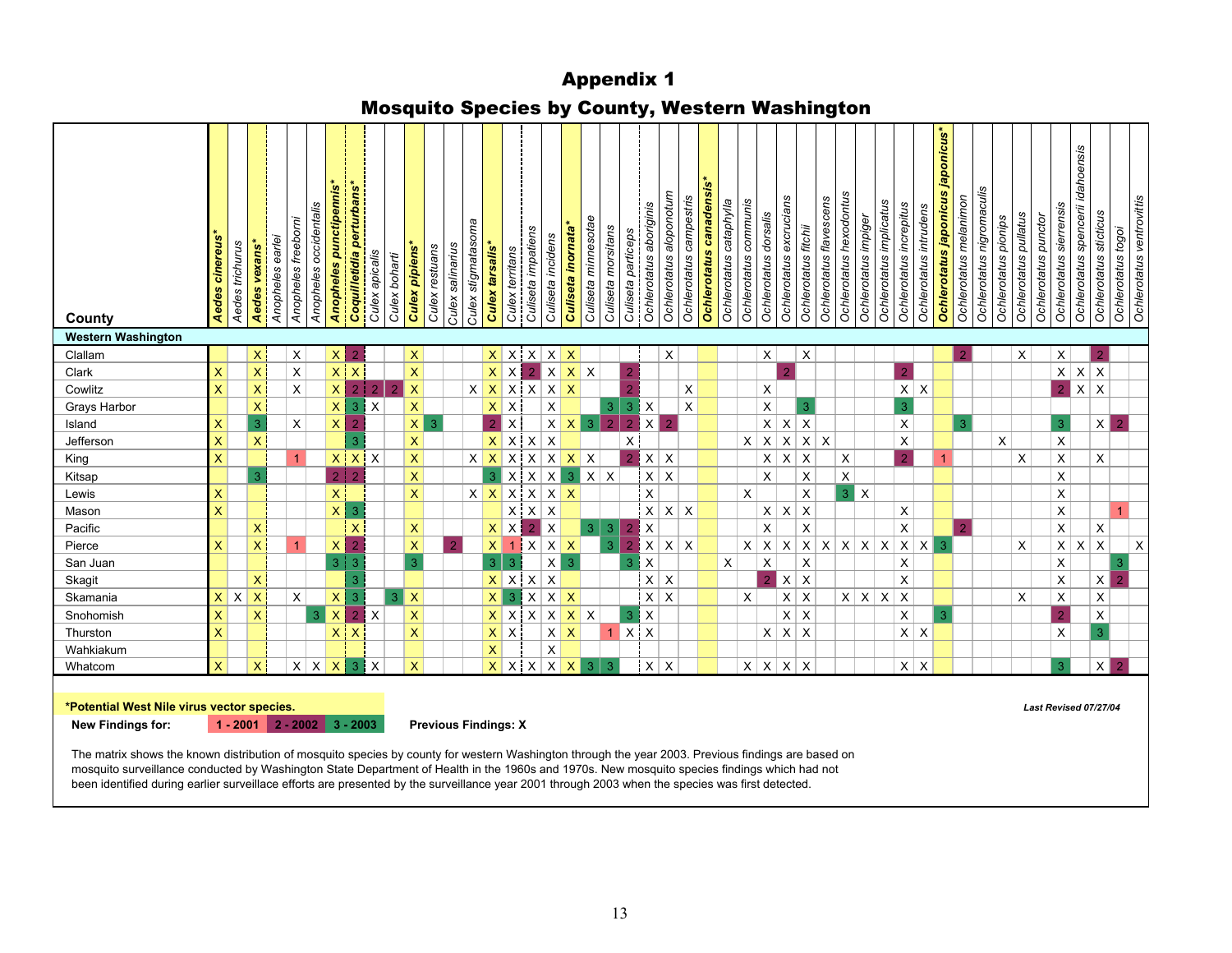|                           | ~,<br>.<br>י פי           |                 |                           |                  |                    |                        |                           |                           |                |               |                                        |                  |                    |                           |                 |                    |                         |                           |                     |                    |                    |                         |                            |                         |                          |                         |                       |                           |                            |                                                 |                         |                      |                         |                         |                        |                                   |                        |                           |                      |                       |                      |                            |                                   |                        |                                                 |
|---------------------------|---------------------------|-----------------|---------------------------|------------------|--------------------|------------------------|---------------------------|---------------------------|----------------|---------------|----------------------------------------|------------------|--------------------|---------------------------|-----------------|--------------------|-------------------------|---------------------------|---------------------|--------------------|--------------------|-------------------------|----------------------------|-------------------------|--------------------------|-------------------------|-----------------------|---------------------------|----------------------------|-------------------------------------------------|-------------------------|----------------------|-------------------------|-------------------------|------------------------|-----------------------------------|------------------------|---------------------------|----------------------|-----------------------|----------------------|----------------------------|-----------------------------------|------------------------|-------------------------------------------------|
| County                    | <b>Aedes cinereus*</b>    | Aedes trichurus | Aedes vexans*             | Anopheles earlei | Anopheles freebomi | Anopheles occidentalis | Anopheles punctipennis*   | Coquilletidia perturbans* | Culex apicalis | Culex boharti | Culex restuans<br><b>Culex pipiens</b> | Culex salinarius | Culex stigmatasoma | Culex tarsalis*           | Culex territans | Culiseta impatiens | Culiseta incidens       | Culiseta inornata*        | Culiseta minnesotae | Culiseta morsitans | Culiseta particeps | Ochlerotatus aboriginis | aloponotum<br>Ochlerotatus | Ochlerotatus campestris | Ochlerotatus canadensis  | Ochlerotatus cataphylla | Ochlerotatus communis | Ochlerotatus dorsalis     | excrucians<br>Ochlerotatus | Ochlerotatus flavescens<br>Ochlerotatus fitchii | Ochlerotatus hexodontus | Ochlerotatus impiger | Ochlerotatus implicatus | Ochlerotatus increpitus | Ochlerotatus intrudens | Ochlerotatus japonicus japonicus* | Ochlerotatus melanimon | Ochlerotatus nigromaculis | Ochlerotatus pionips | Ochlerotatus pullatus | Ochlerotatus punctor | sierrensis<br>Ochlerotatus | Ochlerotatus spencerii idahoensis | Ochlerotatus sticticus | Ochlerotatus ventrovittis<br>Ochlerotatus togoi |
| <b>Eastern Washington</b> |                           |                 |                           |                  |                    |                        |                           |                           |                |               |                                        |                  |                    |                           |                 |                    |                         |                           |                     |                    |                    |                         |                            |                         |                          |                         |                       |                           |                            |                                                 |                         |                      |                         |                         |                        |                                   |                        |                           |                      |                       |                      |                            |                                   |                        |                                                 |
| Adams                     |                           |                 |                           |                  |                    |                        |                           |                           |                |               | $\mathsf{X}$                           |                  |                    | $\boldsymbol{\mathsf{X}}$ |                 |                    |                         | $\mathsf{X}$              |                     |                    |                    |                         |                            |                         |                          |                         |                       | X                         |                            |                                                 |                         |                      |                         |                         |                        |                                   |                        | X                         |                      |                       |                      |                            |                                   |                        |                                                 |
| Asotin                    |                           |                 |                           |                  | $\pmb{\times}$     |                        |                           |                           |                |               |                                        |                  |                    | $\bar{\mathsf{X}}$        |                 |                    |                         |                           |                     |                    |                    |                         |                            |                         |                          |                         |                       |                           |                            |                                                 |                         |                      |                         |                         |                        |                                   |                        |                           |                      |                       |                      |                            |                                   |                        |                                                 |
| Benton                    |                           |                 | X                         |                  |                    | $x \mid x \mid x$      |                           |                           |                |               | X                                      |                  |                    |                           | $X$ $X$ $X$     |                    | $\mathsf{X}$            | $X$ $X$                   |                     |                    |                    |                         |                            | X                       |                          |                         |                       | X                         |                            | X                                               |                         |                      |                         | X                       |                        |                                   | $x \mid x$             |                           |                      |                       |                      | X                          |                                   | X                      |                                                 |
| Chelan                    | $\mathsf{x}$              |                 | $\mathsf{x}$              |                  | X                  |                        | $\mathsf{X}$              |                           |                |               | $\mathsf{X}$                           |                  |                    |                           |                 |                    | $x$ x x $x$ $x$ $x$ $x$ |                           |                     |                    |                    | X                       |                            |                         |                          |                         |                       |                           |                            | x   x   x   x   x   x   x   x   x               |                         |                      |                         |                         | $x \mid x$             |                                   |                        |                           |                      |                       | x   x   x   x   x    |                            |                                   |                        | X                                               |
| Columbia                  |                           |                 | $\mathsf{x}$              |                  | $\pmb{\times}$     |                        | X.                        |                           |                |               |                                        |                  |                    | X                         |                 |                    |                         |                           |                     |                    |                    |                         |                            |                         |                          |                         |                       |                           |                            |                                                 |                         |                      |                         | $\pmb{\times}$          |                        |                                   |                        |                           |                      |                       |                      |                            |                                   |                        |                                                 |
| Douglas                   |                           |                 | $\mathsf{x}$              |                  |                    |                        |                           |                           |                |               |                                        |                  |                    | $\mathsf{x}$              |                 |                    |                         | $\pmb{\times}$            |                     |                    |                    |                         |                            |                         |                          |                         |                       | X                         |                            |                                                 |                         |                      |                         |                         |                        |                                   | X                      |                           |                      |                       |                      |                            |                                   |                        |                                                 |
| Ferry                     | $\mathsf{x}$              |                 | $\mathsf{x}$              |                  | $\sf X$            |                        |                           | $\boldsymbol{\mathsf{X}}$ |                |               | 2 <sup>1</sup>                         |                  |                    |                           | $x \mid x$      |                    | $\overline{2}$          |                           |                     |                    |                    | $\sf X$                 |                            |                         | $\mathsf{X}$             |                         | X                     |                           |                            | X                                               |                         |                      | $x \mid x \mid x$       |                         | $x \mid x$             |                                   |                        |                           | X                    |                       |                      |                            |                                   | $\overline{2}$         |                                                 |
| Franklin                  |                           |                 |                           |                  |                    | 3x                     |                           |                           |                |               | $\mathsf{X}$                           |                  |                    | $\mathsf{x}$              |                 |                    | $\mathsf{x}$            | $\boldsymbol{\mathsf{X}}$ |                     |                    |                    |                         |                            |                         |                          |                         |                       | X                         |                            | $\times$                                        |                         |                      |                         | $\overline{1}$          |                        |                                   |                        | $\pmb{\times}$            |                      |                       |                      | 3                          |                                   | $\pmb{\times}$         |                                                 |
| Garfield                  |                           |                 |                           |                  |                    |                        | $\mathsf{X}$              |                           |                |               |                                        |                  |                    | $\mathsf{x}$              |                 |                    | $\mathsf X$             |                           |                     |                    |                    |                         |                            |                         |                          |                         |                       |                           |                            |                                                 |                         |                      |                         |                         |                        |                                   |                        |                           |                      |                       |                      |                            |                                   |                        |                                                 |
| Grant                     | $\mathsf{x}$              |                 | $\mathbf{1}$              |                  | X                  |                        |                           | $\boldsymbol{\mathsf{x}}$ |                |               | $\mathsf{X}$                           |                  |                    | $\overline{\mathsf{x}}$   |                 |                    | $x \mid x$              |                           |                     |                    |                    |                         |                            | $X$ $X$                 |                          |                         |                       |                           |                            | $x \mid x \mid x \mid x$                        |                         |                      |                         | X                       |                        |                                   | $x \mid x$             |                           |                      |                       |                      | $x \mid$                   | $\overline{2}$                    |                        |                                                 |
| Kittitas                  | $\overline{\mathsf{x}}$   |                 | $\pmb{\mathsf{X}}$        |                  | $\pmb{\times}$     |                        | $\mathsf{x}$              |                           |                |               | $\boldsymbol{\mathsf{X}}$              |                  |                    |                           |                 |                    | $x \times x \times x$   |                           |                     |                    |                    | $\sf X$                 |                            |                         |                          | $x \mid x \mid$         |                       | $\mathsf{X}$              | $\vert x \vert$            | X                                               | $\pmb{\times}$          |                      |                         | $\pmb{\times}$          |                        |                                   |                        | X                         |                      |                       |                      |                            | $x \mid x$                        |                        | $\pmb{\times}$                                  |
| Klickitat                 |                           |                 | X                         |                  |                    |                        |                           |                           |                |               | $\overline{3}$                         |                  |                    | $X \mid X$                |                 |                    | 3                       | $\overline{3}$            |                     |                    |                    | $\sf X$                 |                            |                         |                          |                         |                       |                           |                            |                                                 | $\mathsf{X}$            |                      |                         | $\overline{3}$          |                        |                                   |                        |                           |                      |                       |                      | 3                          |                                   |                        |                                                 |
| Lincoln                   |                           |                 | $\mathsf{X}$              |                  | $\mathsf{X}$       |                        |                           |                           |                | $\mathsf{x}$  | $\overline{3}$                         |                  |                    | $\mathsf X$               |                 |                    | x                       | 3                         |                     |                    |                    |                         |                            |                         |                          |                         | X                     |                           |                            | $x \mid x$                                      |                         |                      |                         | $\pmb{\times}$          |                        |                                   |                        |                           |                      |                       |                      | $\overline{3}$             |                                   |                        |                                                 |
| Okanogan                  | $\mathsf{x}$              |                 | $\mathsf{X}$              | X                | $\mathsf{x}$       | x                      | $\mathsf{X}$              | 3                         |                |               | $\mathsf{X}$                           |                  |                    |                           | $x \mid x$      |                    | $\mathsf{x}$            | $\mathsf{X}$              |                     |                    |                    |                         |                            | $X$ $X$                 |                          |                         | $\vert x \vert$       | $\times$                  |                            | $\mathsf{x}$<br>$\vert x \vert$                 | $\mathsf{X}$            |                      | X                       | $\mathsf X$             |                        |                                   | X                      |                           |                      | X                     |                      | $x \mid x \mid x$          |                                   |                        |                                                 |
| Pend Oreille              |                           | $X$ $X$         | $\mathsf{X}$              | $x \mid x$       |                    |                        | $\mathsf{X}$              |                           |                |               | $\boldsymbol{\mathsf{X}}$              |                  |                    |                           | $x \mid x$      |                    |                         |                           | X                   |                    |                    |                         | $\sf X$                    |                         | $\mathsf{x}$             |                         | X                     |                           | $x \mid x$                 |                                                 |                         |                      | $x \mid x \mid x$       |                         | $x \mid x$             |                                   |                        |                           |                      | $x \mid x$            |                      |                            | $x \mid x$                        |                        |                                                 |
| Spokane                   | $\mathsf{x}$              |                 | $\mathsf X$               | $\overline{3}$   | $\mathsf{X}$       |                        | $\vert x \vert$           | $\overline{2}$            |                |               | $\boldsymbol{\mathsf{X}}$              |                  |                    | $\mathsf{x}$              |                 |                    | $\overline{1}$          | $\mathbf{x}$              |                     |                    |                    | $\pmb{\times}$          |                            | X                       |                          |                         |                       |                           |                            | $x \mid x \mid x$                               |                         |                      |                         | $\mathsf X$             |                        |                                   | 3                      |                           |                      | X                     |                      |                            |                                   |                        |                                                 |
| Stevens                   | $\mathsf{x}$              |                 | $\mathsf{X}$              | $x \mid x$       |                    |                        | $\mathsf{X}$              |                           |                |               | $\boldsymbol{\mathsf{X}}$              |                  |                    | $\overline{\mathsf{x}}$   |                 |                    | $x \mid x$              | $\boldsymbol{\mathsf{X}}$ |                     |                    |                    |                         |                            |                         | $x \mid x \mid x \mid x$ |                         |                       |                           |                            | $\pmb{\times}$                                  |                         |                      |                         | $\pmb{\times}$          |                        |                                   |                        |                           |                      |                       |                      | 3                          |                                   |                        |                                                 |
| Walla Walla               | $\mathsf{x}$              |                 | $\boldsymbol{\mathsf{X}}$ |                  | X                  |                        | $\vert x \vert$           | 3                         |                |               | $\boldsymbol{\mathsf{X}}$              |                  |                    | $x \mid x \mid$           | $\overline{1}$  | $\overline{1}$     | $\mathsf{X}$            | $\boldsymbol{\mathsf{X}}$ |                     |                    |                    | $\mathsf X$             |                            |                         |                          |                         |                       | $\sf X$                   |                            |                                                 |                         |                      |                         | $\pmb{\times}$          |                        |                                   |                        | $2$ X                     |                      |                       |                      | 3 <sup>1</sup>             |                                   | $\overline{2}$         |                                                 |
| Whitman                   |                           |                 | X                         |                  | X                  |                        | $\boldsymbol{\mathsf{x}}$ |                           |                |               | X                                      |                  |                    | X                         |                 |                    | X                       | $\boldsymbol{\mathsf{X}}$ |                     |                    |                    | 3                       |                            | X                       |                          |                         |                       |                           |                            | 3                                               |                         |                      |                         | X                       |                        |                                   |                        |                           |                      |                       |                      |                            |                                   |                        |                                                 |
| Yakima                    | $\boldsymbol{\mathsf{x}}$ |                 | $\overline{\mathsf{x}}$   |                  | $\pmb{\times}$     |                        | $\mathsf{x}$              | X                         | X              |               | $\mathsf{X}$                           |                  |                    | $X$ $X$                   |                 | $x \times  x $     |                         | $x \mid x \mid x$         |                     |                    |                    |                         |                            | X                       |                          |                         | $\times$              | $\boldsymbol{\mathsf{X}}$ | $\boldsymbol{\mathsf{X}}$  | $\vert x \vert$<br>$\times$                     |                         | X                    |                         | X                       |                        |                                   | $X \mid X$             |                           |                      |                       |                      | X X                        |                                   | $\times$               |                                                 |
|                           |                           |                 |                           |                  |                    |                        |                           |                           |                |               |                                        |                  |                    |                           |                 |                    |                         |                           |                     |                    |                    |                         |                            |                         |                          |                         |                       |                           |                            |                                                 |                         |                      |                         |                         |                        |                                   |                        |                           |                      |                       |                      |                            |                                   |                        |                                                 |

## Appendix 2 Mosquito Species by County, Eastern Washington

**\*Potential West Nile virus vector species.** 

 **New Findings for: Previous Findings: X 1 - 2001 2 - 2002 3 - 2003**

*Last Revised 07/27/04*

 The matrix shows the known distribution of mosquito species by county for eastern Washington through the year 2003. Previous findings are based on mosquito surveillance conducted by Washington State Department of Health in the 1960s and 1970s. New mosquito species findings which had not been identified during earlier surveillace efforts are presented by the surveillance year 2001 through 2003 when the species was first detected.